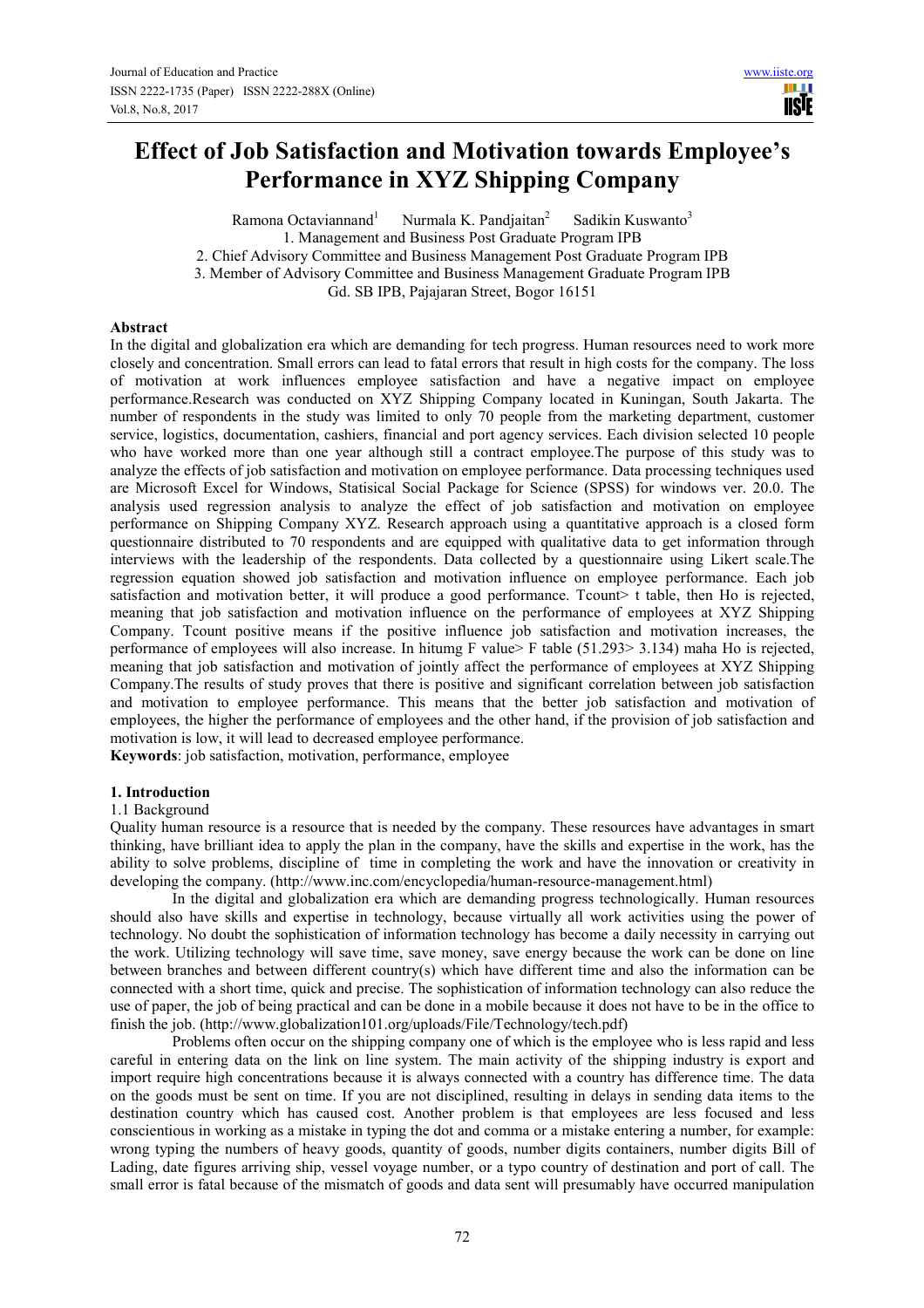of data and is considered smuggling. Mistake made by the employee(s) is suspected because of dissatisfaction in work and loss of motivation so that the work performed less than the maximum that will be detrimental to the performance of the employee(s).

Number of employees at the shipping company XYZ is increasing from year to year because of the new projects which got by the company so requires some new employees to be placed in the position of the new project division. These companies hire employees with less than 25 years of age for most administrative positions and prefers employees with expertise ranging in age from 25 to 35 years because they can contribute their skill to the company and can bring the new dynamics of work experience from previous companies. For employee(s) aged between 36-46 years is an age which has sufficient work experience to be placed in strategic positions in the company because it is expected to provide advice on management and also can be trusted to make decisions for the betterment of the company. While employees aged 46 years and over is not too increased significantly and are mostly long-term employees who spend retirement working in this company.

| Number of employee (Person)<br>Age of                    |     |
|----------------------------------------------------------|-----|
| Employee<br>2012<br>2013<br>2010<br>2011<br>2014<br>2015 |     |
| < 25<br>30<br>40<br>40<br>43                             | 45  |
| $25 - 35$<br>40<br>69<br>6 <sup>7</sup><br>64            | 78  |
| $36 - 46$<br>28<br>30<br>19<br>25                        | 30  |
| >46                                                      |     |
| TOTAL<br>100<br>150<br>22<br>, 57<br>43                  | .70 |

Tabel 1 The Number of employee on the shipping company XYZ

Source: Data of employee on shipping company XYZ in 2015

1.2 Formulation of the problem

Formulation of the problem based on the above is:

1. How does job satisfaction influence on employee performance ?

2. How influential work motivation on employee performance ?

3. How satisfaction and work motivation simultaneously affect the performance of the employee ?

#### 1.3 Research purposes

The purpose of this study is as follows:

1. To analyze the effect of job satisfaction on employee performance

2. Analyzing the effect of work motivation on employee performance

3.Analyze the influence of satisfaction and work motivation on employee performance simultaneously.

#### 1.4 Benefits of research

This research is expected to be obtained the following benefits:

- 1. For the writer can gain knowledge and insight into the human resources that affect the performance of employees in the company.
- 2. For companies can contribute ideas so that the employee's performance can be improved and company organizational goals can be achieved.
- 3. For further research, it can be used as reference material to conduct further studies of human resources with the same topic.

#### 1.5 The scope of research

This research was conducted on a shipping company XYZ is located in Kuningan, South Jakarta, which operates in the field of export and import services. This study is intended for all employees in both employee status contract that already has a working period a year until the permanent status of employees in order to find out how satisfied and motivated in their work to improve employee performance.

But the scope of this discussion is limited to the management of Human Resources concerning job satisfaction, motivation and performance of employee(s) at the shipping company XYZ. The scope of this discussion by the author for the purpose of this study can be focused, effective and in accordance with the needs of research.

#### 1.6 Research framework

Based on the figure 1 about the conceptual framework that the study was conducted on a shipping company XYZ using Herzberg's theory of job satisfaction and use the ERG theory by Clayton to measure motivation. The scope is limited only by job satisfaction and motivation to find a gap on the performance of employees and the results of this study can be applied to the managerial implications of the company.

The indicators of job satisfaction as a variable X1 comes from Herzberg motivation factor is the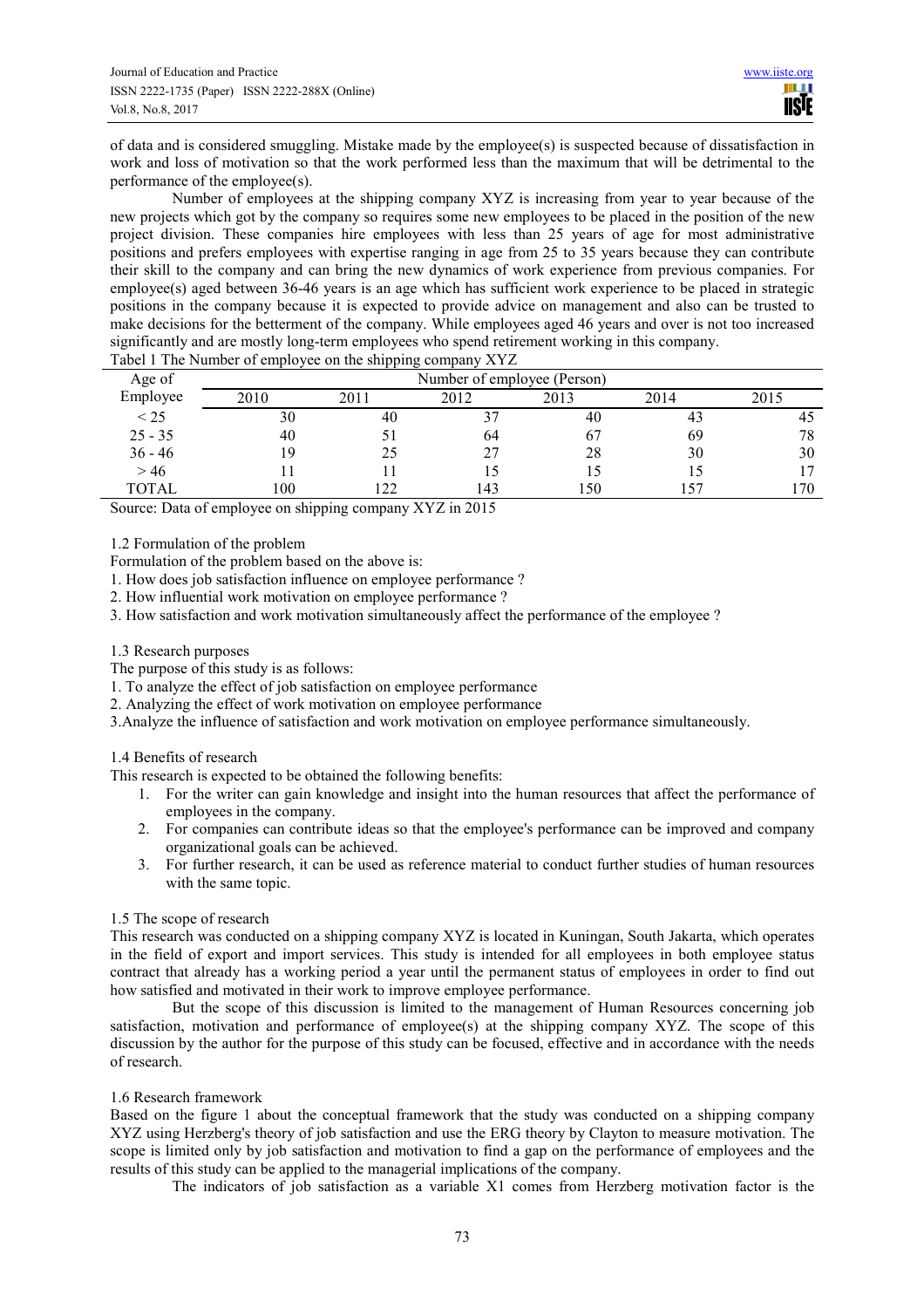causative factor is the satisfaction of achievement, recognition, responsibility and the opportunity to advance. Factors causing dissatisfaction are wages, working conditions, job security, status, company procedures, quality supervisor, the quality of interpersonal relationships among coworkers superiors and subordinates. Indicators of motivation as the X2 is the theory of Clayton, namely E (Existence), namely eating, drinking, clothing, salaries, breathe and work safety. Then R (Relatedness) which is a satisfaction in interpersonal interaction in the work environment and G (Growth) the need to develop the abilities and skills of employees.



Figure 1 Research Framework

## **2. Research Methods**

2.1 Types and Sources of Data

As for the data used in this study are:

1. Primary data is data obtained by a researcher directly from the object by requesting information from questionnaire respondents in the form of statements and results of a questionnaire covering leaflets job satisfaction, motivation and performance. Interviews with leaders of the assessment of the management of the current study.

2. Secondary data is data obtained by a researcher indirectly from the object. Secondary data in this study includes the results of the evaluation of employees each year, employee data and the type of work the employee.

## 2.2 Data collection technique

To get the data of individual opinion data collection techniques used are primary data in the form of questionnaires to employees permanent status and the status of contract employees who have more than one year of tenure. The number of respondents in the study was limited to only 70 people from the marketing department, customer service, logistics, documentation, cashiers, financial and port agency services. Each division selected 10 people who have worked more than one year although still a contract employee. Respondents were selected with purposive sampling method for representing each division works and related technologies on the shipping company XYZ.

## 2.3 Validity and Reliability

Test the validity of the instruments used to measure whether or not a legitimate or valid questionnaires. A questionnaire considered valid if the statements in the questionnaire were able to reveal something that will be measured by the questionnaire. Validity test is done using a correlation coefficient between scores grains instruments with a total score (r-hit) by Pearson Product Moment Correlation technique. To test the reliability of the instrument used Cronbach alpha reliability coefficient of the calculation using the procedure reliability in a package SPSS for Windows ver. 22.0.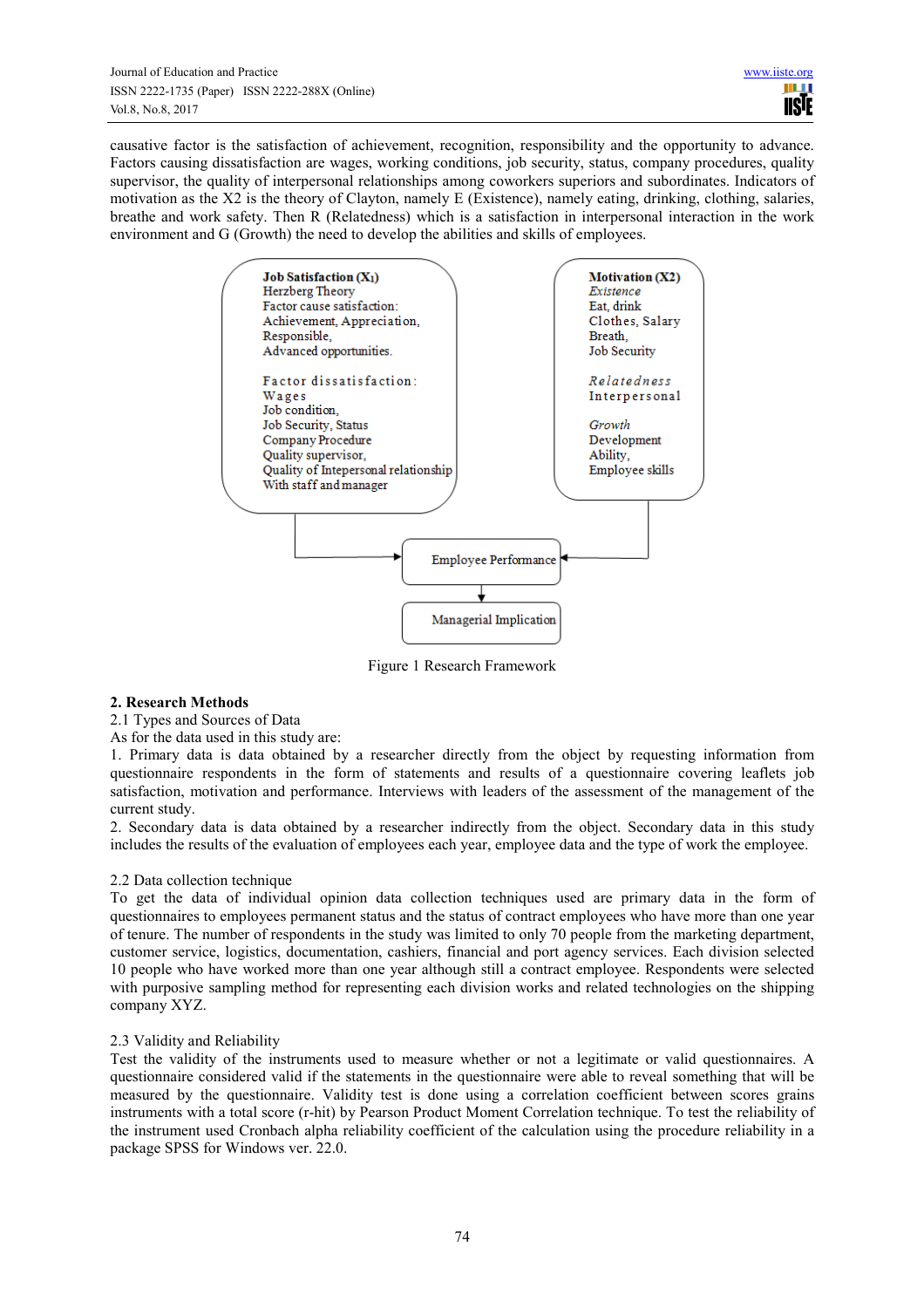# 2.4 Analysis Descriptive Statistics

Data analysis is the process of simplification of data into a form that is easier to read and easy to interpret. By using descriptive method, is expected to obtain more accurate results about the response to the respondent, so the data in the form of these numbers can be processed using statistical methods. Analysis of the average score is used to analyze the average of respondents' attitudes about the dimensions of the variables job satisfaction, motivation and performance.

## 2.5 Results Method Successive Interval (MSI)

Method Successive Interval (MSI) is done in parametric statistical analysis to have prasarat measurement scale is the scale interval. While the data obtained in this study are ordinal data through calculation of the Likert scale questionnaire, then to transform data into an interval scale ordinal scale used Method Successive Interval (MSI).

# 2.6 Multiple Linear Regression Analysis

Multiple linear regression analysis model is a linear relationship between two or more independent variables (X1 , X2 ... Xn ) with the dependent variable (Y). Meanwhile, according to Santoso (2000) multiple analysis is an analysis that measures the influence of independent variables on the dependent variable. Measurement of the influence of variables involving more than one independent variable  $(X1, X2, X3, ... Xn)$  is called regression, is said to be linear because any estimate of the value of the expected increase or decrease in a straight line.

# 2.7 Partial Test (Test T)

T tests were used to test the partial regression coefficients of the independent variables . For the tests in this study used SPSS 22.0. To determine the value of t - statistic table , is determined by the significant level of 5 % with degrees of freedom df =  $(n - k - 1)$ , where n is the number of observations and k is the number of variables. Statistical formulation used:

Ho :  $\beta$ 1 =  $\beta$ 2 = 0 means the X1, X2 and X3 are partially not singnifikan to Y.

H1 :  $\beta$ 1  $\neq$   $\beta$ 2 = 0 means the X1, X2 and X3 is partially significant effect to Y.

# 2.8 Simultaneous Test (Test F)

F-test was used to test the influence of all independent variables together or simultaneously to the dependent variable . For the tests in this study used SPSS 20.0 . To determine the value of F table, the significance level used in a 5% formulation of statistical hypothesis :

Ho :  $β1 = β2 = 0$  means the X1, X2 and X3 simultaneously (together) do not singnifikan effect on Y.

H1 :  $\beta$ 1  $\neq$   $\beta$ 2 = 0 means the X1, X2 and X3 simultaneously (together) effect significantly to Y.

## 2.9 Analysis The coefficient of determination (R2)

In this study using multiple linear regression, then each of the independent variables, job satisfaction and motivation partially or simultaneously affect the dependent variable, namely the employee's performance (Y) expressed in R2 to declare the coefficient of determination or how much influence job satisfaction and motivation simultaneously or together on employee performance (Y), while R2 to declare partial determination coefficient of independent variable on the dependent variable.

## **3. Discussion**

## 3.1 Results Validity and Reliability

Respondents in this study are permanent employees and contract workers with terms of one year at the shipping company xyz. The number of respondents was 70 people from the marketing department , customer service, logistics, documentation, cashiers, financial and port agency services. Descriptive data taken from questionnaire respondents .

The questionnaire is divided into two groups: statements regarding the description of data in the form of employee characteristics as age, gender, level of education and years of service to determine the demographic conditions and analyze the respondents in order to facilitate the study. The next statement is a group of research data in the form of a questionnaire consisting of 68 items statement.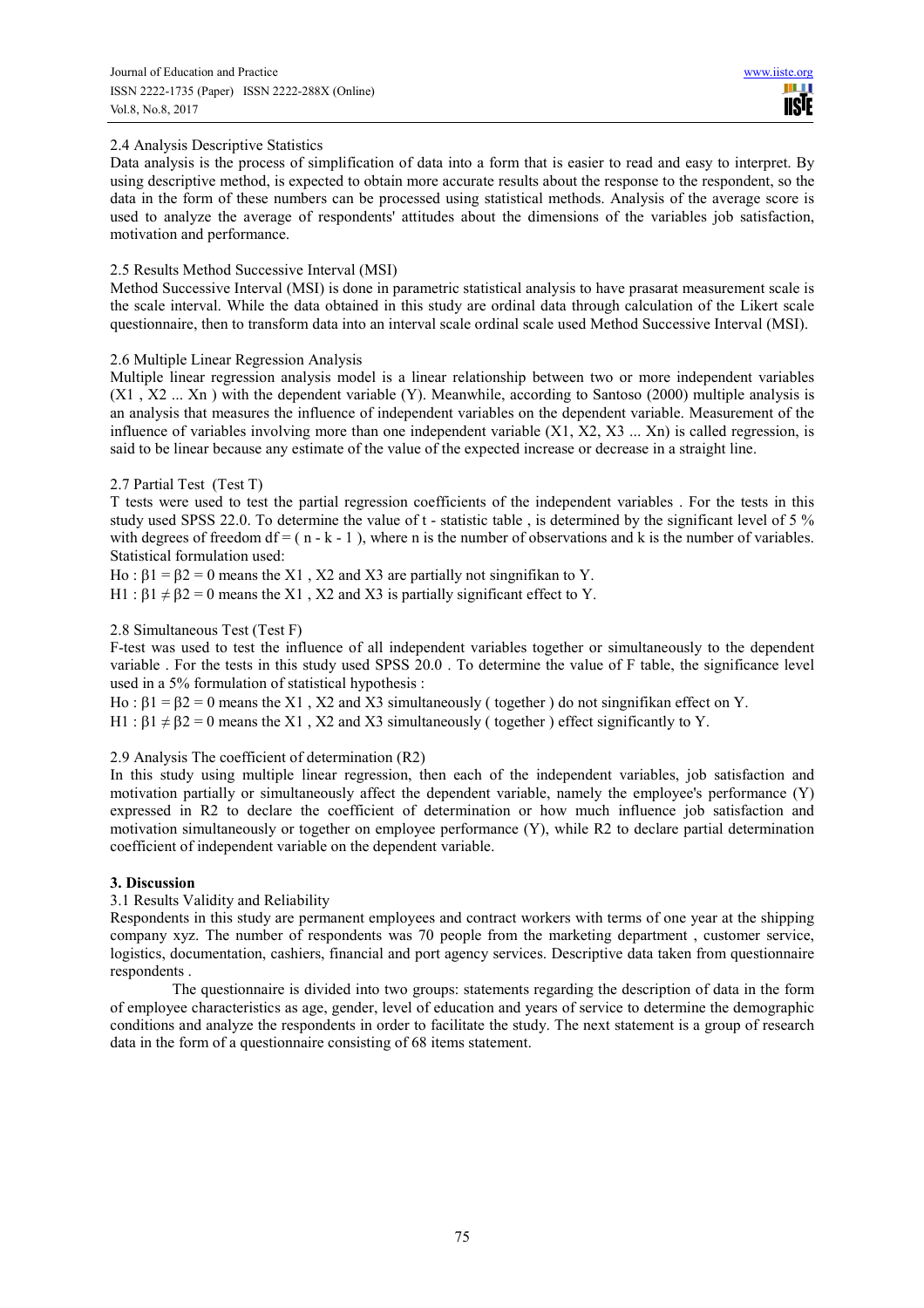#### 3.2 Characteristics of Respondents

Characteristics of Respondents by Age

| Table 2 Characteristics of respondents by age |                    |                    |  |  |
|-----------------------------------------------|--------------------|--------------------|--|--|
| Characteristics of Respondents                | Frequency (people) | Percentage $(\% )$ |  |  |
| Age (years)                                   |                    |                    |  |  |
| <25                                           |                    | 7.2                |  |  |
| $25 - 35$                                     | 30                 | 42,8               |  |  |
| 36-46                                         | 28                 | 40                 |  |  |
| >46                                           |                    | 10                 |  |  |
| Total                                         | 70                 | 100,0%             |  |  |

According to Table 2 , the respondents were 70 people that had the most respondents aged between 25- 35 years and 36-46 years for the shipping company XYZ prefers employees who have experience working in similar companies so that the 25-35 and 36-45 year age dominates working for the company. Characteristics of Respondents by Gender

| Table 3 Characteristics of respondents by sex |                    |                    |  |
|-----------------------------------------------|--------------------|--------------------|--|
| <b>Characteristics of Respondents</b>         | Frequency (people) | Percentage $(\% )$ |  |
| By Gender                                     |                    |                    |  |
| Male                                          |                    | 44,2               |  |
| Female                                        | 39                 | 55,8               |  |
| Total                                         | 70                 | 100,0%             |  |

Researchers took a respondent in the office daily work related to information technology and most respondents were women because women are considered more thoroughly, more organized, more disciplined and more neat work.

Characteristics of Respondents by Education Level

Table 4 Characteristics of respondents by level of education

| Characteristics of Respondents | Frequency (people) | Percentage $(\% )$ |
|--------------------------------|--------------------|--------------------|
| <b>Education Level</b>         |                    |                    |
| D3                             | 28                 | 40                 |
| S1                             | 40                 | 57,2               |
| S2                             |                    | 2,8                |
| Total                          | 70                 | 100,0%             |

Most respondents were employees with a degree of Bachelor or S1 of 40 people or 57.2 % then level three diploma or D3 totaling 28 people , or 40 % , and while the Post Graduate education or profession or S2 is very little for Undergraduate Graduate or Professional or S2 in the shipping company XYZ does not affect the career paths and increase the salaries of employees

Characteristics of Respondents Based Work Period

Table 5 Characteristics of respondents by tenure

| <b>Characteristics of Respondents</b> | Frequency (people) | Percentage $(\% )$ |  |  |
|---------------------------------------|--------------------|--------------------|--|--|
| Based work Period (Year)              |                    |                    |  |  |
| $1 - 5$                               | 33                 | 47,1               |  |  |
| $6 - 10$                              | 26                 | 37,2               |  |  |
| >11                                   | 11                 | 15.7               |  |  |
| Total                                 | 70                 | 100,0%             |  |  |

Most respondents in this study came from employees to work between 1-5 years old , 6-10 years later working life and fewest respondents with tenure  $> 10$  years. This study is limited only to the respondents who have a minimum term of one year and most of the work period is the employee who had entered that replace employees who have left the company.

#### 3.3 Validity Test Instruments

Test the validity of this instrument using SPSS version 22.0 . Here are the results to test the validity of each item on the questionnaire each variable in Table 6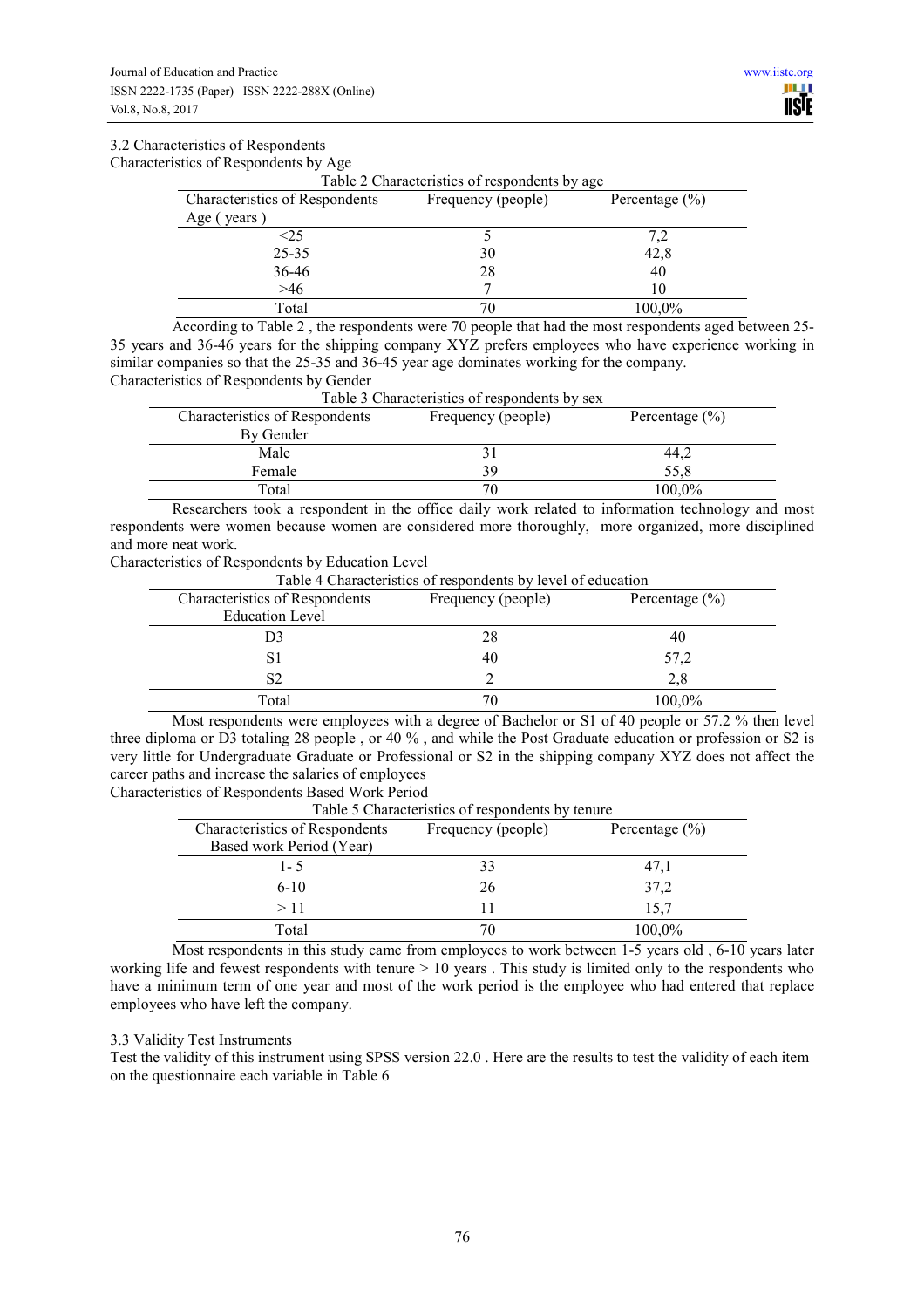#### Journal of Education and Practice ISSN 2222-1735 (Paper) ISSN 2222-288X (Online) Vol.8, No.8, 2017

| ww.iiste.org |
|--------------|
| <b>IISIE</b> |

|                |                      | Name of Variable            | Table 6 The Validity of Test Results<br>No Indicator | Correlation coefficient |                      |
|----------------|----------------------|-----------------------------|------------------------------------------------------|-------------------------|----------------------|
| No             | Variable             |                             |                                                      | $,474$ <sup>*</sup>     | Information<br>Valid |
|                |                      |                             | $px1_1$<br>px12                                      | ,350**                  | Valid                |
|                |                      |                             | $px1_3$                                              | $,313**$                | Valid                |
|                |                      | Job Satisfaction            | px14                                                 | $,651$ **               | Valid                |
| 1              | Independence $(X_1)$ |                             |                                                      | $,611**$                |                      |
|                |                      |                             | px15                                                 | $,507$ **               | Valid                |
|                |                      |                             | px16                                                 |                         | Valid                |
|                |                      |                             | px17                                                 | $,633**$                | Valid                |
|                |                      |                             | $px1_8$                                              | $,646$ **               | Valid                |
|                |                      |                             | $px1-9$                                              | $,407**$                | Valid                |
|                |                      |                             | px1 10                                               | $,508**$                | Valid                |
|                |                      |                             | px11                                                 | $,471$ **               | Valid                |
|                |                      |                             | $px1_12$                                             | $,541$ **               | Valid                |
|                |                      |                             | px1 13                                               | $,405$ **               | Valid                |
|                |                      |                             | $px1_14$                                             | $,525***$               | Valid                |
|                |                      |                             | $px1_15$                                             | $,613**$                | Valid                |
|                |                      |                             | $px1_16$                                             | $,704**$                | Valid                |
|                |                      |                             | $px1_17$                                             | $,490**$                | Valid                |
|                |                      |                             | $px1_18$                                             | $,635$ **               | Valid                |
|                |                      |                             | $px1_19$                                             | ,558**                  | Valid                |
|                |                      |                             | px1 20                                               | $,589**$                | Valid                |
|                |                      |                             | px1 21                                               | ,559**                  | Valid                |
|                |                      |                             | px1 22                                               | $,491*$                 | Valid                |
|                |                      |                             | px1 23                                               | $,435***$               | Valid                |
|                |                      |                             | px1 24                                               | $,507**$                | Valid                |
|                |                      |                             | px1 25                                               | $,313**$                | Valid                |
|                |                      |                             | px1 26                                               | $,440**$                | Valid                |
|                |                      |                             | $px1_27$                                             | $,501**$                | Valid                |
|                |                      |                             | $px1_28$                                             | $,731**$                | Valid                |
|                |                      |                             | $px1_29$                                             | $,704$ **               | Valid                |
|                |                      |                             | px2_37                                               | ,558**                  | Valid                |
|                |                      |                             | px2_38                                               | ,509**                  | Valid                |
|                |                      |                             | px2_39                                               | $,407**$                | Valid                |
|                |                      |                             | px2 40                                               | $,645**$                | Valid                |
|                |                      |                             |                                                      |                         | Valid                |
| $\overline{2}$ |                      | Job Motivation              | $px2_{-}41$                                          | ,427<br>,577**          |                      |
|                | Independence $(X2)$  |                             | px2_42                                               |                         | Valid                |
|                |                      |                             | $px2_43$                                             | $,675**$                | Valid                |
|                |                      |                             | px2_44                                               | ,736**                  | Valid                |
|                |                      |                             | px2_45                                               | ,776**                  | Valid                |
|                |                      |                             | $px2_46$                                             | $,557**$                | Valid                |
|                |                      |                             | $px2_{-}47$                                          | ,563**                  | Valid                |
|                |                      |                             | $py_48$                                              | ,555**                  | Valid                |
|                |                      |                             | py_49                                                | ,507**                  | Valid                |
| 3              | Dependence (Y)       | <b>Employee Performance</b> | $py_50$                                              | $,618**$                | Valid                |
|                |                      |                             | $py_51$                                              | ,454**                  | Valid                |
|                |                      |                             | $py_52$                                              | ,505**                  | Valid                |
|                |                      |                             | $py_53$                                              | $,712**$                | Valid                |
|                |                      |                             | py_54                                                | ,691**                  | Valid                |
|                |                      |                             | $py_55$                                              | ,493**                  | Valid                |
|                |                      |                             | $py_56$                                              | ,703**                  | Valid                |
|                |                      |                             | py_57                                                | $,331**$                | Valid                |
|                |                      |                             | $py_58$                                              | ,480**                  | Valid                |
|                |                      |                             | $py_59$                                              | ,430**                  | Valid                |
|                |                      |                             | $py_60$                                              | ,450**                  | Valid                |
|                |                      |                             | $py_61$                                              | $,348**$                | Valid                |
|                |                      |                             | py_62                                                | ,367**                  | Valid                |
|                |                      |                             | $py_63$                                              | $,548**$                | Valid                |
|                |                      |                             | $py_64$                                              | $,559**$                | Valid                |
|                |                      |                             | py_65                                                | $,712**$                | Valid                |
|                |                      |                             | $py_66$                                              | $,691**$                | Valid                |
|                |                      |                             | py_67                                                | ,701**                  | Valid                |
|                |                      |                             | py_68                                                | ,408**                  | Valid                |

In this study, based on Table 6 , didapatkanlah result of all the items on the correlation coefficient of each variable is above 0.3 and the correlation coefficient indicates less than 0.05 , and items used in this study is said to be valid and fit for use against all respondents who have been determined.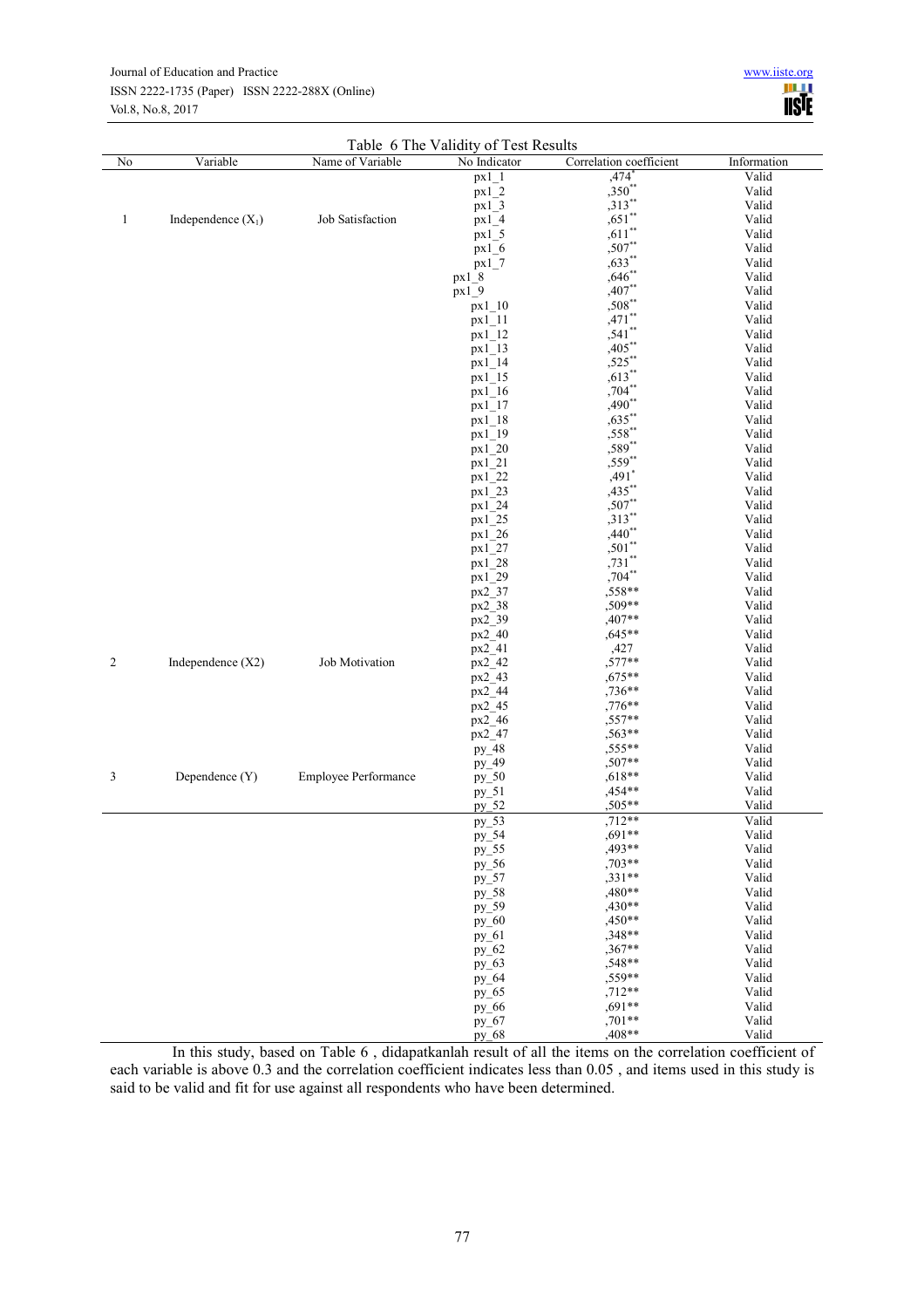## 3.4 Test Reliability Instruments

|                | Table 7 Result of Reliability Instrument |                         |                               |             |  |
|----------------|------------------------------------------|-------------------------|-------------------------------|-------------|--|
| N <sub>0</sub> | Variable                                 | Name of Variable        | Coefficient<br>Cronbach Alpha | Information |  |
|                | Independence $(X_1)$                     | <b>Job Satisfaction</b> | 0.904                         | Reliable    |  |
| 2              | Independence $(X_2)$                     | <b>Job Motivation</b>   | 0,757                         | Reliable    |  |
| 3              | Dependence $(Y)$                         | Employee<br>Performance | 0,837                         | Reliable    |  |

Dependent Variable: Employee Performance

Table 7 describes the variables used have the Cronbach alpha correlation coefficient above 0.6 and can be interpreted all the variables in this study is reliable, the instruments used can be followed on all respondents who have been determined.

#### 3.5 Successive Methods Results Interal ( MSI )

This study uses a method Successive Internal program ( MSI ) for the transformation of data into interval . Data obtained in this research is ordinal data through calculation of the Likert scale questionnaire and converted into a range by using the MSI program.

## 3.6 Multiple linear regression analysis

Table 8 Result of Multiple Linear Regression Analysis

| Model                                      | <b>Unstandardized Coefficients</b> |            |  |
|--------------------------------------------|------------------------------------|------------|--|
|                                            | в                                  | Std. Error |  |
| (Constant)                                 | 11,821                             | 4,522      |  |
| 1 Job Satisfaction                         | .204                               | .082       |  |
| <b>Job Motivation</b>                      | ,755                               | .246       |  |
| a Dependent Variable: Employee Performance |                                    |            |  |

a. Dependent Variable: Employee Performance Source : detailed data contained in the annex

The regression equation is  $Y = 11.821 + 0.204X1 + 0.755X2$ 

1. Constant amounted to 11.821 pales job satisfaction and motivation of its value is 0 , then the amount of the employee's performance in value by 11.821

2. Job satisfaction variable regression coefficient ( X1) of 0.204 means that any increase job satisfaction by 1 unit will improve the performance of employees amounted to 0.204 units , assuming other independent variables is fixed.

3. The regression coefficient variable work motivation ( X2 ) of 0.755 means that any increase employee motivation by 1 unit will improve the performance of employees of 0.755 units , assuming other independent variables is fixed.

So from the results of the regression equation above is the job satisfaction and motivation influence on employee performance. Each job satisfaction and motivation better, it will produce a good performance .

#### 3.7 The t test (partial test)

| THE CROCEDULIUS ROLL                             |                         |       |      |           |  |  |
|--------------------------------------------------|-------------------------|-------|------|-----------|--|--|
| Table 8 The results of the t test (partial test) |                         |       |      |           |  |  |
| Model<br>Sig.<br>Decision                        |                         |       |      |           |  |  |
|                                                  | (Constant)              | 2.614 | .011 |           |  |  |
|                                                  | <b>Job Satisfaction</b> | 2.482 | .016 | Influence |  |  |
|                                                  | <b>Job Motivation</b>   | 3.071 | .003 | Influence |  |  |

Determine ttabel using  $\alpha$  = 0.05

Table t can be found in appendix  $\alpha = 0.05$  : 2 = 0.025 (test 2 sides) with degrees of freedom ( df) nk -1 or 70-2-1 = 67. With the test results obtained for the two sides t table =  $1.996 / -1.996$ 

Tcount > t table ( $2.482 > 1.996$ ), then Ho is rejected, meaning that job satisfaction is partially affect the performance of employees at XYZ Shipping Company . Tcount positive means if the positive effect of job satisfaction increases, the performance of employees will also increase.

## 3.7 Managerial implications

This research obtain research results that indicate the variables job satisfaction and motivation simultaneously affect the performance of employees at the shipping company XYZ, as well as partial job satisfaction and motivation influence on the performance of employees, which means if the management or leadership can improve employee motivation and employee satisfaction then the employee's performance will increase. Based on this research Shipping Company XYZ mean management must consider factors that encourage employees to